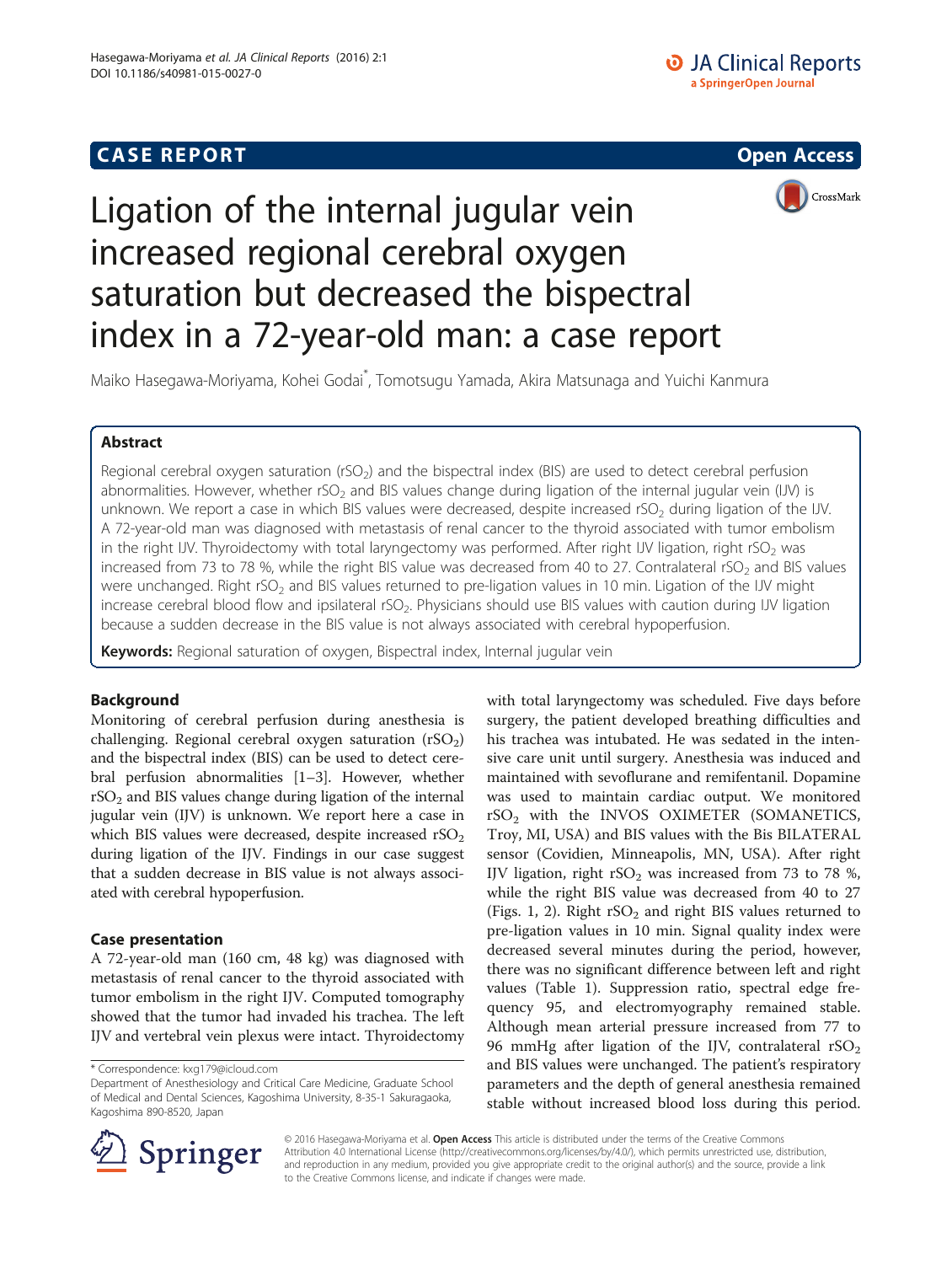<span id="page-1-0"></span>

The surgical procedure was uneventfully completed and no neurological deficit was observed postoperatively.

Two important phenomena were observed in this case. First, the sudden decrease in unilateral BIS value did not appear to be associated with cerebral hypoperfusion. Second, ligation of the IJV increased ipsilateral  $rSO<sub>2</sub>$  and decreased ipsilateral BIS values without any effects in contralateral  $rSO<sub>2</sub>$  and BIS values.

In this case, the sudden decrease in BIS value did not indicate cerebral hypoperfusion. Several case reports have indicated that BIS monitoring may be a marker of

cerebral hypoperfusion. Morimoto et al. described a case in which the BIS value was 0, possibly because of cerebral hypoperfusion [[2\]](#page-3-0). Kodaka et al. reported that bilateral BIS monitoring can detect cerebral hypoperfusion during carotid endarterectomy [\[3](#page-3-0)]. However, another study showed that BIS values did not correlate with cerebral ischemia in 52 patients who underwent carotid endarterectomy [\[4\]](#page-3-0). Because the BIS is not a monitor for cerebral blood flow, a low BIS value does not always coincide with cerebral hypoperfusion. Bonhomme et al. showed that BIS values decreased in only 25 % of 36

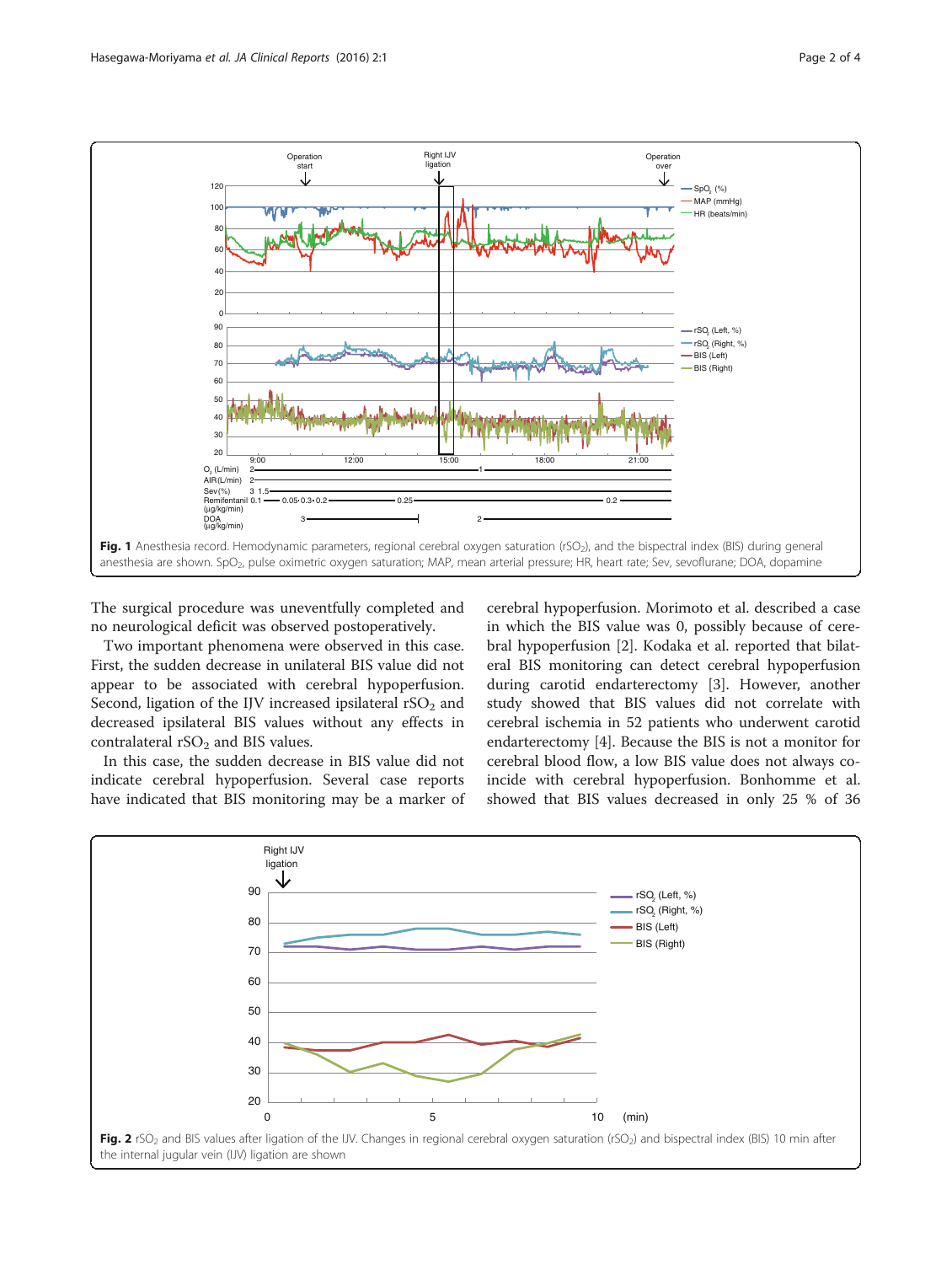| electromyography (EMG) and signal quality index (SQI) 10 min after the internal jugular vein (IJV) ligation are shown |   |      |      |      |          |                 |                |                |
|-----------------------------------------------------------------------------------------------------------------------|---|------|------|------|----------|-----------------|----------------|----------------|
| Minutes after IJV ligation SR (Left, %) SEF95 (Left, Hz) EMG (Left, dB) SQI (Left, %) SR (Right, %) SEF95 (Right, Hz) |   |      |      |      |          |                 | EMG (Right dB) | SQI (Right, %) |
|                                                                                                                       |   | 12.8 | 24.7 | 94.9 | 0        | 12.3            | 25.4           | 94.9           |
|                                                                                                                       |   | 10.4 | 25.1 | 87.8 | 0        | 10.2            | 26.4           | 82.1           |
| 3                                                                                                                     |   | 10.4 | 24.7 | 62.2 | $\Omega$ | 10.5            | 24.9           | 59.6           |
| 4                                                                                                                     |   | 8.6  | 24.8 | 55.1 | $\Omega$ | 8.2             | 24.8           | 55.1           |
| 5                                                                                                                     |   | 8.2  | 24.8 | 94.2 | 0        | 7.5             | 24.6           | 94.9           |
| 6                                                                                                                     |   | 9.2  | 24.7 | 83.3 | 0        | 8.5             | 24.9           | 82.1           |
|                                                                                                                       | ∩ | 8.2  | 29.4 | 84   | 0        | 6.9             | 33.9           | 78.2           |
| 8                                                                                                                     |   | 8.4  | 24.9 | 80.8 | $\Omega$ | 7.8             | 25.4           | 79.5           |
| $\mathsf{Q}$                                                                                                          |   | 9.9  | 24.8 | 69.2 | 0        | 10 <sup>2</sup> | 24.8           | 66.7           |
| 10                                                                                                                    |   | 10.6 | 24.4 | 91.7 | 0        | 10.7            | 24.5           | 82.7           |

<span id="page-2-0"></span>Table 1 Additional data of BIS values after ligation of the IJV. Changes in suppression ratio (SR), spectral edge frequency 95 (SEF95), electromyography (EMG) and signal quality index (SQI) 10 min after the internal jugular vein (IJV) ligation are shown

patients during carotid artery cross clamping [[5](#page-3-0)]. Paradoxical increases in BIS values were observed in 47 % of patients. BIS monitoring should be used with caution during situations in which cerebral perfusion rapidly changes.

In our case, after ligation of the IJV, ipsilateral  $rSO<sub>2</sub>$ was temporarily increased, possibly because of the increase in cerebral blood flow, whereas the ipsilateral BIS value was decreased at that time. Several parameters affect  $rSO<sub>2</sub>$ , such as mean arterial pressure, arterial oxygen saturation, partial pressure of carbon dioxide, hemoglobin concentration, and cerebral blood flow [\[6](#page-3-0)]. In our case, although mean arterial pressure was significantly increased, the other parameters remained stable. Increased  $rSO<sub>2</sub>$  appeared to be due to increased hemispheric cerebral perfusion because contralateral  $rSO<sub>2</sub>$ did not change. Chai et al. reported that ligation of the right IJV increases cerebral blood flow in anesthetized swine [\[7](#page-3-0)]. They also showed that IJV ligation does not increase intracranial pressure or ipsilateral IJV pressure. Ensari et al. described a patient with bilateral internal, external, jugular vein ligations [\[8](#page-3-0)]. They showed that the venous drainage route of the brain had been changed from the jugular veins to the vertebral venous plexus after jugular vein ligation. We speculate that in our case, ligation of the right IJV led to increased cerebral blood flow, and blood was drained via the left IJV or vertebral venous plexus without any increase in intracranial pressure.

After right IJV ligation, the very first change in the brain might be the venous congestion. The venous congestion, however, may be resolved within a few minutes since IJV ligation in swine did not lead to increased jugular venous pressure in five minutes [\[7\]](#page-3-0). We speculate that ligation of the IJV created an acute decrease in regional cerebral oxygen delivery by changing cerebral blood flow patterns. The acute decrease in regional cerebral oxygen delivery might increase regional cerebral blood flow, which resulted in an increased arterial/venous blood ratio in the right hemisphere. However, changed cerebral blood flow also might change anesthetic concentration only in the right hemisphere. We suppose that the changed anesthetic concentration led to the decreased BIS values. There seems to be fluctuation in BIS values even 20 min after the IJV ligation. We also consider the changed anesthetic concentration was the reason of the fluctuation.

#### Conclusions

We here report a case in which BIS values were decreased, despite increased  $rSO<sub>2</sub>$  during ligation of the IJV. Ligation of the IJV may increase cerebral blood flow and ipsilateral rSO<sub>2</sub>. Physicians should use BIS values with caution during IJV ligation because a sudden decrease in the BIS value is not always associated with cerebral hypoperfusion.

#### Consent

Written informed consent was obtained from the patient for the publication of this case report and any accompanying images. A copy of the written consent is available for review by the Editor-in-Chief of this journal.

#### Abbreviations

BIS: bispectral index; IJV: internal jugular vein; rSO<sub>2</sub>: regional saturation of oxygen.

#### Competing interests

The authors declare that they have no competing interests.

#### Authors' contributions

MH-M and TY provided anesthetic care. KG and TY performed data analysis. MH-M, KG, and TY drafted the manuscript. AM and YK helped draft the manuscript and revised it critically. All authors read and approved the final manuscript.

#### Acknowledgements

None.